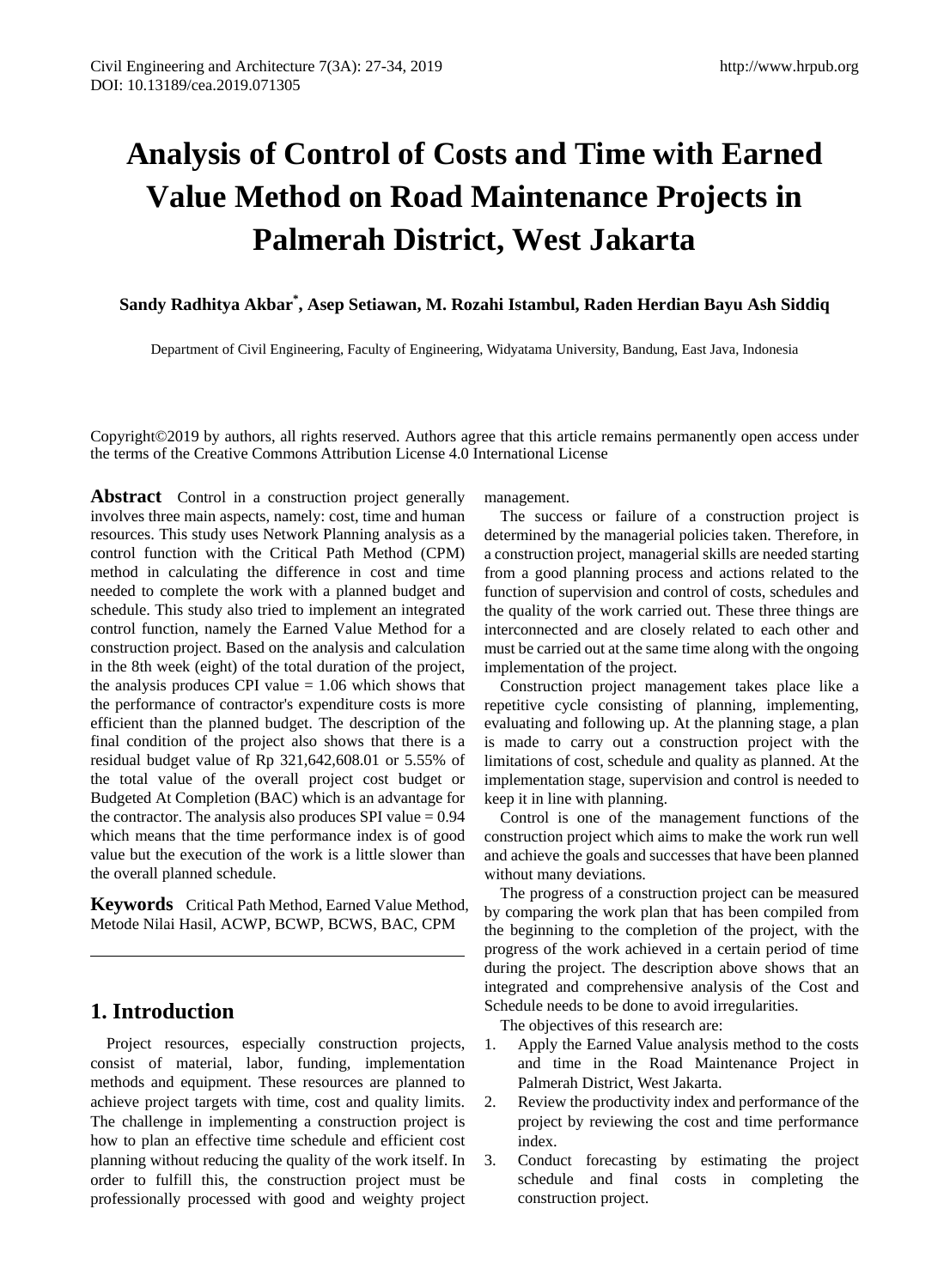# **2. Literature Review**

The process of achieving the project objectives is a limitation that must be met, namely the amount of costs or budget allocated, time schedule, and certain quality specifications. These three things are important parameters for project organizers. The three limits above are also called Triple Constructions: Project Cost Budget, Project Schedule and Project Quality or Quality.

Technically, the measure of the success of a project will be related to the extent to which the three objectives can be met. The three targets are closely related and are of an interest. This means that if you want to improve the production performance that has been planned, generally it must be followed by improving the quality of work. This will then result in an increase in costs so that it exceeds the budget. Conversely if you want to reduce costs, then you usually have to compromise with the quality and schedule of the project.

Control System Implementation of a construction project requires Cost Control, Time Control and Quality Control, with the aim that the implementation of the project can run according to the target as planned. Control requires standards or benchmarks as comparison, performance measurement tools, and corrective actions carried out immediately in the event of irregularities.

The basic concept of results value can be used in performing performance analysis and making forecast estimates. The indicators used by this method are:

- 1. The BCWS (Budgeted Cost of Work Schedule) is the cost budget provided based on a work plan prepared against the schedule and is the plan S curve.
- 2. BCWP (Budgeted Cost of Work Performed) is the value received from the completion of the work for a certain period of time. This BCWP is called Earned Value, which is calculated based on the accumulation of completed work. BCWP is often referred to as the actual S curve.
- 3. ACWP (Actual Cost of Work Performed) is the amount of actual costs of work that has been completed in a certain period of time. ACWP is the actual amount of expenses or funds used to carry out the work of a project for a certain period of time.

## **Project Performance Assessment with Earned Value Method**

The use of the Earned Value method in carrying out the analysis includes the following elements:

## **a. Cost Variance**

Cost Variance or CV (Cost Variance) is the difference in value obtained after completing a job with the actual cost of implementing the project for a certain period of time.

Cost Variance is calculated using the following formula:

$$
CV = BCWP - ACWP
$$
 (1)

## **b. Schedule Variance**

Schedule Variance or SV (Schedule Variance) is the difference between achievement and progress of work (progress) with the target of the work at that time.

Schedule variance is calculated by the formula:

$$
SV = BCWP - BCWS \tag{2}
$$

## **c. Cost Performance Index**

Cost Performance Index or CPI (Cost Performance Index) is a comparison of the value received from the completion of a physical work with the actual costs incurred to complete the work.

The cost performance index is calculated by the formula:

$$
CPI = BCWP / ACWP
$$
 (3)

The CPI value shows the weight of the relative value obtained from the overall project value with the costs incurred. CPI values greater than  $1 (> 1)$  indicate good cost performance because there is an actual cost savings in implementation when compared to the planned cost for the work. While the CPI value of less than  $1$  (<1) shows a poor cost performance because the actual cost incurred (ACWP) is greater than the value of the work completed (BCWP), or in other words waste has occurred.

#### **d. Time Performance Index**

Time Performance Index or SPI (Schedule Performance Index) which is a comparison between the completion of work in the field with a work plan for a certain period of time.

The formula for calculating the time performance index is:

$$
SPI = BCWP / BCWS \tag{4}
$$

The SPI value greater than  $1$  ( $> 1$ ) shows a good cost performance because the work completed exceeds the previously planned target.

# **3. Method**

The method in this study is descriptive, namely the method used to find elements, characteristics, traits of a phenomenon. The implementation of this method is generally through: survey techniques, case studies, comparative studies, studies of time and motion, behavior analysis, and documentary analysis.

#### **Stages of Research**

The stages in the research are sequential and systematic steps in accordance with the theoretical basis of the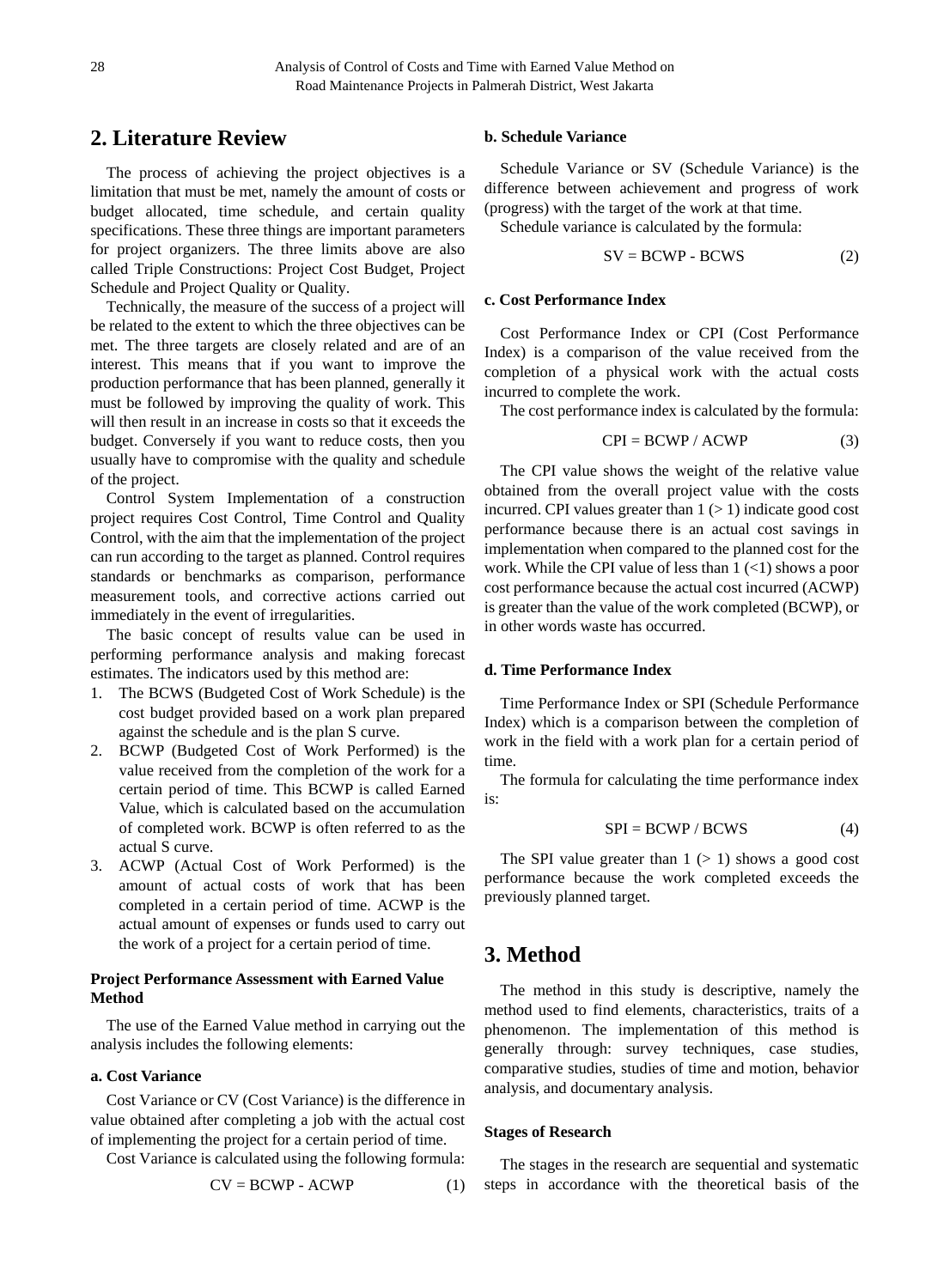research problem so that an accurate analysis can be obtained to achieve the research objectives and objectives.

The work steps in the form of stages in this study can be explained by the following descriptions:

## **a. Preliminary Studies**

The preliminary study is the initial stage to deepen knowledge and strengthen theories related to research topics, namely the evaluation of costs and time by using analysis Earned Value method as a function of supervision and control of a project. Likewise deepening the theory of the Critical Path Method (CPM) in calculating the difference between the time schedule of the plan and the realization of the project completion time.

## **b. Literature Study**

The preliminary study then continued with the literature study stage or literature study to collect references and conduct studies on guide books, lecture materials, scientific journals, scientific works, and other reference materials.

## **c. Field Study**

The field study was carried out by observing and directly following the implementation of the Heavy Road Periodic Maintenance Project in the ongoing District of Palmerah West Jakarta 2017. Field studies were also conducted with direct interviews with staff and management of PT. Widya Sapta Colas as the executive contractor for the work project.

## **d. Data Collection Phase**

The data used in this study are the Budget Plan, the work plan schedule in the form of a Plan S Curve, weekly progress, weekly expenditure reports, project plan drawings, profiles and general description of the project. The data above is obtained from the executive contractor, either directly or through observation and interviews with the staff and management of PT. Widya Sapta Colas as the executive contractor for the project.

#### **e. Analysis and Discussion Phase**

The analysis and discussion phase is carried out in this research is as follows:

- 1. Analysis and discussion of work planning schedules with the realization of the completion time of work using the Critical Path Method (CPM) method.
- 2. Calculating the BCWS (Budgeted Cost of Work Schedule) or scheduled work budget based on the plan. BCWS is calculated from the work weight and cost plan.
- 3. Calculate BCWP (Budgeted Cost of Work Performed) or the value received from the completion of the work for a certain period of time. This BCWP is called Earned Value, which is calculated based on the accumulation of work that has been completed or calculated from the actual weight of all work activities against the value of the project contract.
- 4. Calculating ACWP (Actual Cost of Work Performed) or the actual amount of work that has been completed in a certain period of time. ACWP is calculated from the total direct costs, indirect costs, and other actual expenses.
- 5. Calculating Cost Variance, which is calculated from the difference in BCWP value with ACWP, and calculating Schedule Variance or SV (Schedule Variance) which is the differences between the BCWP value and BCWS.
- 6. Calculating the Cost Performance Index from the comparison of BCWP values with ACWP, and calculating the Time Performance Index or SPI (Schedule Performance Index) by comparing the BCWP value with BCWS.
- 7. Calculate the Prediction of Project Final Settlement Cost (EAC (Estimate At Completion) from the total value of ACWP and ETC, and calculate the Cost Prediction for Remaining Work or ETC (Estimate To Completion) of the budgeted cost to complete the entire project work or BAC (Budgeted At Completion) which is reduced by the BCWP value, and then divided by the CPI value.
- 8. Describe the results of the calculations above in a relationship graph. At this stage there is also a discussion which is a form of explanation of the calculations that have been done and presents the results of the analysis in a graph.

## **f. Stage of Conclusions and Suggestions**

At this stage, the data that has been through the analysis and discussion phase will be drawn into a line of conclusions in response to the problems formulated in the study. The suggestions given relate to the results of research that illustrates practical uses (follow-up) of the implications of research results as an axiological dimension of science. These suggestions must be based on conclusions as a result of a study.

# **4. Findings**

## **Project General Data**

The general project data reviewed in this study are as follows: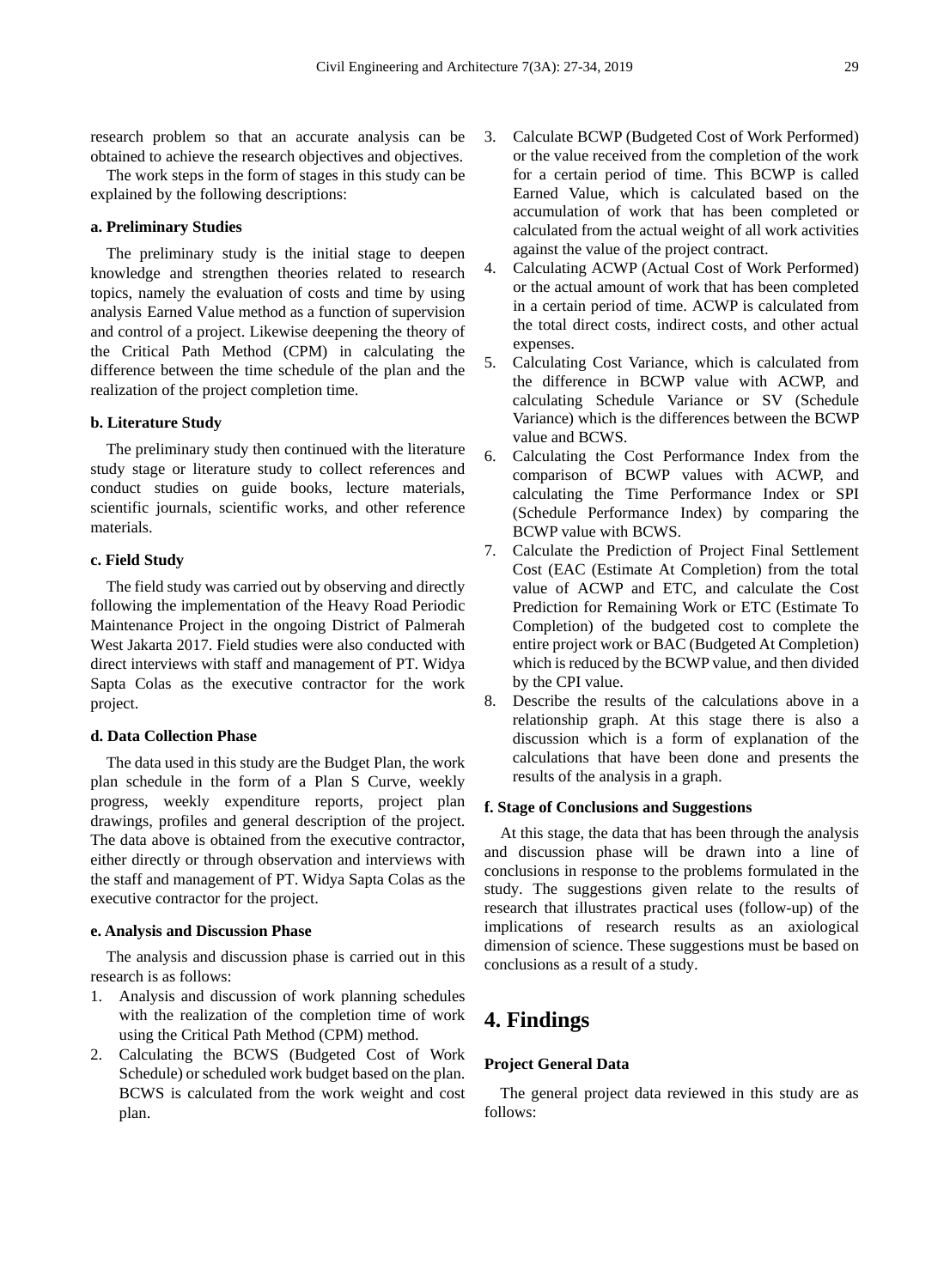| . . | The project name: | Road Maintenance Project in Palmerah Subdistrict, West Jakarta |  |
|-----|-------------------|----------------------------------------------------------------|--|
|     | Organisasi/SKPD:  | 3.05.04.00.0000.00                                             |  |
|     |                   | Suku Dinas Bina Marga Jakarta Barat                            |  |
|     | Kode Rekening:    | 5.2.2.20.01.006 Belanja Pemeliharaan Jalan Provinsi            |  |

## **b. Budget Plan (RAB)**

The budget for the Heavyweight Road Maintenance Project in Palmerah District in 2017 is:

| N <sub>0</sub>      | <b>Description Work</b>                                                                    | <b>Volume</b> (Ton) | Unit price $(Rp)$ | Total price (Rp) | Weight $(\% )$ |  |  |
|---------------------|--------------------------------------------------------------------------------------------|---------------------|-------------------|------------------|----------------|--|--|
| a                   | b                                                                                          | $\mathbf{c}$        | d                 | $e = c \times d$ |                |  |  |
|                     | <b>DIVISI VI PERKERASAN ASPAL</b>                                                          |                     |                   |                  |                |  |  |
| S.S                 | Laston AC-WC (installed) and includes asphalt<br>emulsion for Tack Coat (m2) price per Ton | 4188.19             | 1.190.909.09      | 4.987.753.545,45 | 86,06          |  |  |
| S.S                 | Laston AC-BC (installed) and includes asphalt<br>emulsion for Tack Coat (m2) per Ton price | 710.94              | 1.136.363,64      | 807.886.363.64   | 13.94          |  |  |
| <b>Sub Total</b>    |                                                                                            |                     |                   | 5.795.639.909,09 | 100,00         |  |  |
| <b>PPN 10%</b>      |                                                                                            |                     |                   | 579.563.990.91   |                |  |  |
| <b>Total Jumlah</b> |                                                                                            |                     |                   | 6.375.203.900.00 |                |  |  |
|                     |                                                                                            |                     |                   |                  |                |  |  |

**Table 1.** Budget Plan (RAB)

Source: Data *General Affair* (GA) PT. WASCO - DKI 2017

Based on table 1 the project cost budget plan is Rp. 5,795,639,909.09 (five billion seven hundred ninety five million six hundred thirty nine thousand nine hundred nine rupiahs). Plus VAT (Value Added Tax) of 10%, namely Rp. 579,563,990.91 (five hundred seventy nine million five hundred sixty three thousand nine hundred ninety rupiah). The total value of the project in accordance with the contract is Rp. 6,375,203,900.00 (six billion three hundred seventy five million two hundred three thousand nine hundred rupiah).

## **c. Work Implementation Plan**

Plans for the execution of work in this study as shown in the following table:

| Table 2. | Work Implementation Plans |  |
|----------|---------------------------|--|
|----------|---------------------------|--|

|     |                     | Job load $(\% )$ |            |  |
|-----|---------------------|------------------|------------|--|
| No. | Period              | Individual       | Cumulative |  |
| 1   | 18 - 24 June 2017   |                  | 0,000      |  |
| 2   | 25 - 01 July 2017   | 3,463            | 3,463      |  |
| 3   | 02 - 08 July 2017   | 15,671           | 19,134     |  |
| 4   | 09 - 15 July 2017   |                  | 19,134     |  |
| 5   | 16 - 22 July 2017   |                  | 19,134     |  |
| 6   | 23 - 29 July 2017   | 10,040           | 29,174     |  |
| 7   | 30 - 05 August 2017 | 18,106           | 47,280     |  |
| 8   | 06 - 12 August 2017 | 19,556           | 66.836     |  |
| 9   | 13 - 19 August 2017 | 17,736           | 84,572     |  |
| 10  | 20 - 26 August 2017 | 15,427           | 100,000    |  |
| 11  | 27 - 31 August 2017 |                  | 100,000    |  |

Sumber: Data *General Affair* (GA) PT. WASCO - DKI 2017

## **d. Job Progress Report**

Work progress reports are as follows:

**Table 3.** Weekly Progress Reports

| No. |                     | Job Load $(\% )$ |            |  |
|-----|---------------------|------------------|------------|--|
|     | Period              | Individual       | Cumulative |  |
| 1   | 18 - 21 June 2017   |                  | 0,000      |  |
| 2   | 22 - 28 June 2017   |                  | 0,000      |  |
| 3   | 29 - 05 July 2017   | 11,414           | 11,414     |  |
| 4   | 06 - 12 July 2017   | 7,720            | 19,134     |  |
| 5   | 13 - 19 July 2017   |                  | 19,134     |  |
| 6   | 20 - 26 July 2017   |                  | 19.134     |  |
| 7   | 27 - 02 August 2017 | 19,480           | 38,614     |  |
| 8   | 03 - 09 August 2017 | 23,951           | 62,565     |  |
| 9   | 10 - 16 August 2017 | 17,532           | 80,097     |  |
| 10  | 17 - 23 August 2017 | 19.903           | 100,000    |  |

Sumber: Data *General Affair* (GA) PT. WASCO - DKI 2017

## **e. Actual Cost of Work Report**

Reports on actual work costs are as follows:

**Table 4.** Report on Actual Costs of Work

| No.          | Period              | <b>Actual Cost (Rp)</b> |                  |  |
|--------------|---------------------|-------------------------|------------------|--|
|              |                     | Individual              | Cumulative       |  |
| $\mathbf{1}$ | 18 - 21 June 2017   |                         | 0,00             |  |
| 2            | 22 - 28 June 2017   |                         | 0,00             |  |
| 3            | 29 - 05 July 2017   | 624.802.051,94          | 624.802.051.94   |  |
| 4            | 06 - 12 July 2017   | 422.592.591,64          | 1.047.394.643.59 |  |
| 5            | 13 - 19 July 2017   |                         | 1.047.394.643.59 |  |
| 6            | 20 - 26 July 2017   |                         | 1.047.394.643.59 |  |
| 7            | 27 - 02 August 2017 | 1.066.340.148.25        | 2.113.734.791.84 |  |
| 8            | 03 - 09 August 2017 | 1.311.077.093,58        | 3.424.811.885,42 |  |
| 9            | 10 - 16 August 2017 | 959.684.784.83          | 4.384.496.670,25 |  |
| 10           | 17 - 23 August 2017 | 1.089.506.630,83        | 5.473.997.301,08 |  |

Source: Data *General Affair* (GA) PT. WASCO - DKI 2017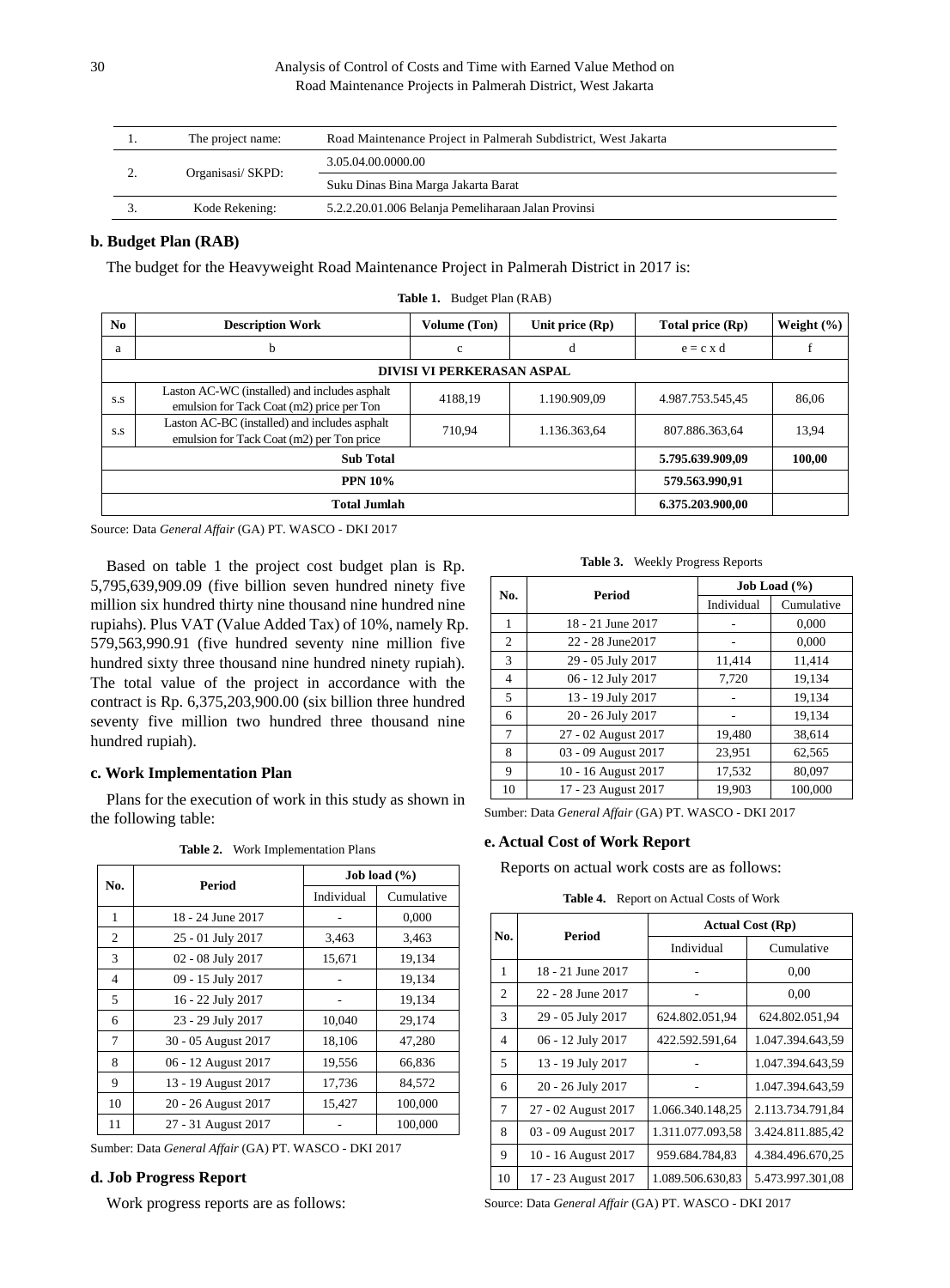#### **Analysis and Discussion**

The results of data analysis and calculations as well as evaluations carried out in the 8th week (eight) of the project have shown the general description, condition, and final conditions of Road Maintenance Project in the District of Palmerah West Jakarta 2017 as follows:

## **a. Cost Variance and Cost Performance Index**

Cumulative cost variance results show that the CV value  $=$  Rp 201,236,019.35 and the cost performance index value is CPI = 1.06. From the results of this analysis and calculation, it can be shown that in the implementation of the Heavy Periodic Road Maintenance Project in the District of Palmerah, West Jakarta in 2017, the implementing contractor obtained cumulative cost variance that was of quite good value. This can also be seen from the results of the cost performance index also shows the CPI value> 1, which means that the costs incurred are less than the planned cost budget (cost underrun). Saving the cost of work on the field will certainly result in the inclusion of income in the form of profits or profits (profit) for the implementing contractor.

## **b. Variance Schedule and Time Performance Index**

The time to carry out the project is based on a contract on June 18, 2017. Entering the beginning of the work period for the 1st (first) and 2nd (two) weeks which is referred to as deviation from the planned work schedule. At the same time there is still no work.

The results of the calculation of the cumulative emergency schedule variance value of Rp. 247,554,746.80. The minus value (-) can be done because (BCWP) is smaller or less than the average proven cost (BCWS). Based on the results of the variance schedule (SV) cumulatively until the 8th week (eight) of the results of the work that has been completed (BCWP) by the shipping contractor is still lacking or minus to the overall work schedule planning.

The value of the negative time performance index  $(+)$  is equal to  $SPI = 0.94$ . The value of the analysis and the results of the SPI calculation  $\langle 1$ , this happened in the implementation of the Heavyweight Road Maintenance Project in the District of Palmerah West Jakarta in 2015, the contractor straightened the work a little later than the schedule. One part of the project (BCWS), the project will be carried out within the period of the 1st (first) week, ie 18 - 24 June 2017 to the 11th (eleven) week period, ie 27 - 31 August 2017 completed (BCWP) contractor work carried out in general on the tenth (ten) weekly period, including for a period of 2 (two) weekly periods. Can be received and done very publicly from the schedule that has been entered (schedule is less than that).

## **c. Graph of Relationship between Work Productivity Indexes**

Based on the results of the analysis of the work productivity index, there is a relationship between the Cost Performance Index (CPI) and the Time Performance Index (SPI), namely:



Source: Research Results

**Figure 1.** Graph of Relationship between Work Productivity Indexes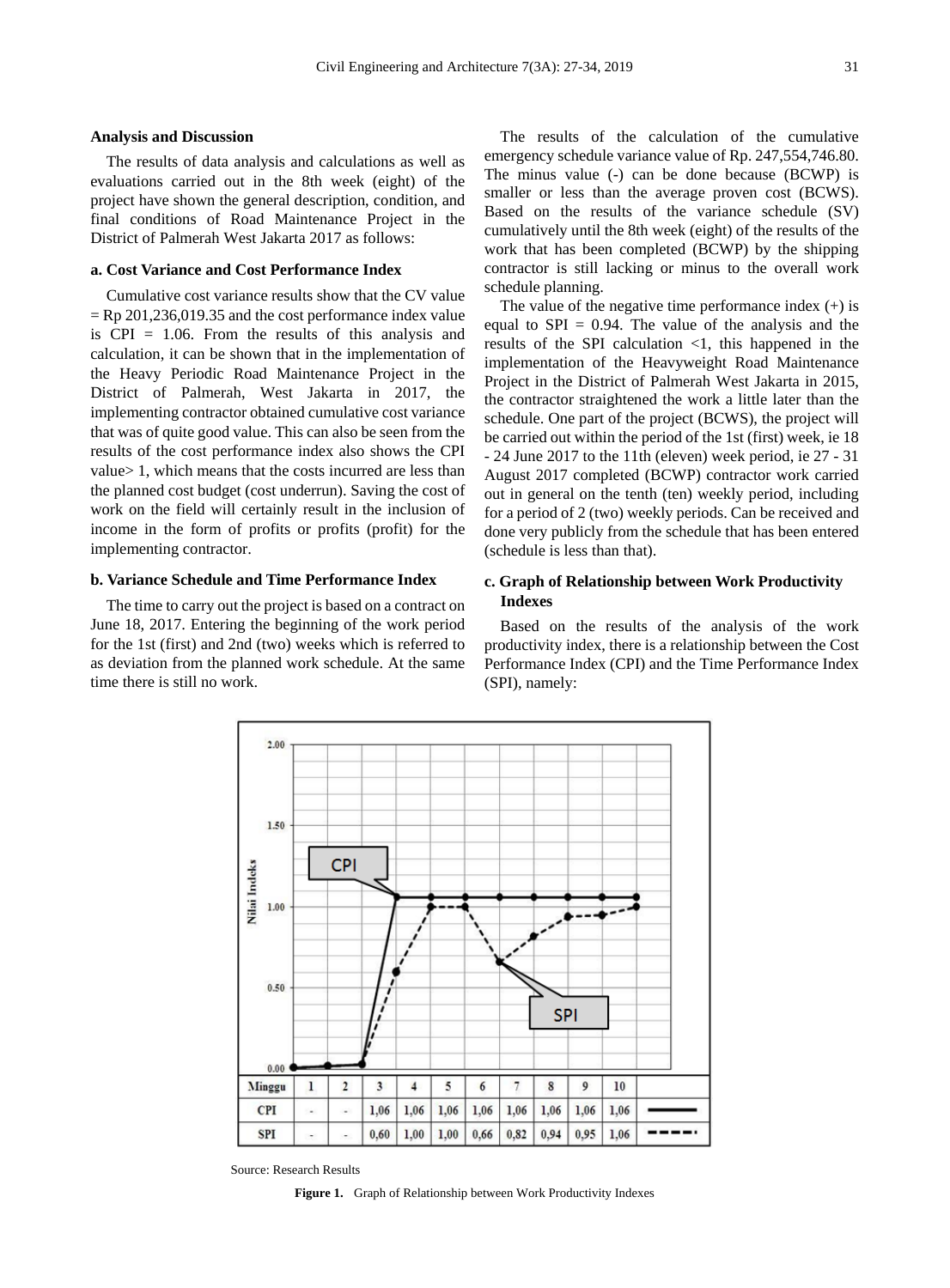The graph above illustrates that the value of the Cost Performance Index (CPI) is controlled, namely CPI> 1, which means that the cost of work spent is less than the planned budget (cost underrun). While the value of the Time Performance Index (SPI) varies with the schedule deviations that occur, but the overall implementation of the project work is faster than the planned schedule (schedule underrun).

## **d. Estimated Project Completion Costs and Estimated Time for Project Completion**

The results of the calculation of the estimated cost of project completion costs or Estimate at Completion (EAC) obtained a value of Rp. 5,473,997,301.08. With the estimation of the Estimate at Completion Date (ECD) on the Heavy Road Periodic Maintenance Project in Palmerah District, West Jakarta in 2017, which is 10.88 weeks, the Estimate to Completion (ETC) is still needed in the amount of Rp. 2,049. 185,415.66 to complete the entire project work.

Based on the analysis and calculations carried out using elements of the Earned Value method, it can provide a general description of the project's final condition and condition that there is a remaining work cost budget of Rp. 321,642,608.01 or 5.55% of the total budget value. Overall project cost or Budgeted at Completion (BAC).

The remaining budget for the implementation of the work becomes profit or profit for the contractor implementing the Heavyweight Road Maintenance Project in the District of Palmerah West Jakarta in 2017.

## **e. Project Scheduling Analysis and Identification of Critical Paths**

| NO             | <b>NAME OF ACTIVITY</b>        | <b>DURATION</b> | <b>CODE</b> |
|----------------|--------------------------------|-----------------|-------------|
|                | PCM (Pre Construction Meeting) |                 | A(1,2)      |
| $\overline{c}$ | Preparation                    | 2               | B(2,3)      |
| 3              | Cleaning Site                  |                 | D(3,5)      |
|                | Overlay AC-WC                  | 45              | F(5,6)      |
| 5              | Demobilization                 |                 | G(6,7)      |
| 6              | Finish                         |                 | H(7,8)      |

**Table 5.** List of Project Activities in Critical Pathways

Source: Research Results

All activities or work activities cannot be postponed in the process, because if a delay is made in the work activities mentioned above it will result in a delay in the overall completion of the project work.

The duration of time for the implementation of the Heavyweight Road Maintenance Project in the District of Palmerah West Jakarta in 2017 can be seen in the table below:

| No. | <b>DESKRIPSI</b>                                              |       | <b>DURATION</b> |    |  |
|-----|---------------------------------------------------------------|-------|-----------------|----|--|
|     |                                                               | Day   | Week<br>Weekly  |    |  |
|     | Appropriate Implementation Time Employment contract           | 60    |                 |    |  |
|     | Appropriate Implementation Time Planning Schedule             | 75    | 10.71           |    |  |
|     | <b>Estimated Time for Project Completion</b>                  | 76.16 | 10.88           | 11 |  |
|     | Appropriate Implementation Time Actual Realization            | 67    | 9,57            | 10 |  |
|     | Appropriate Implementation Time Analysis of the CPM<br>Method | 52    | 7.43            | 8  |  |

**Table 6.** Comparison of Duration of Work Implementation Time

Source: Company Data and Research Results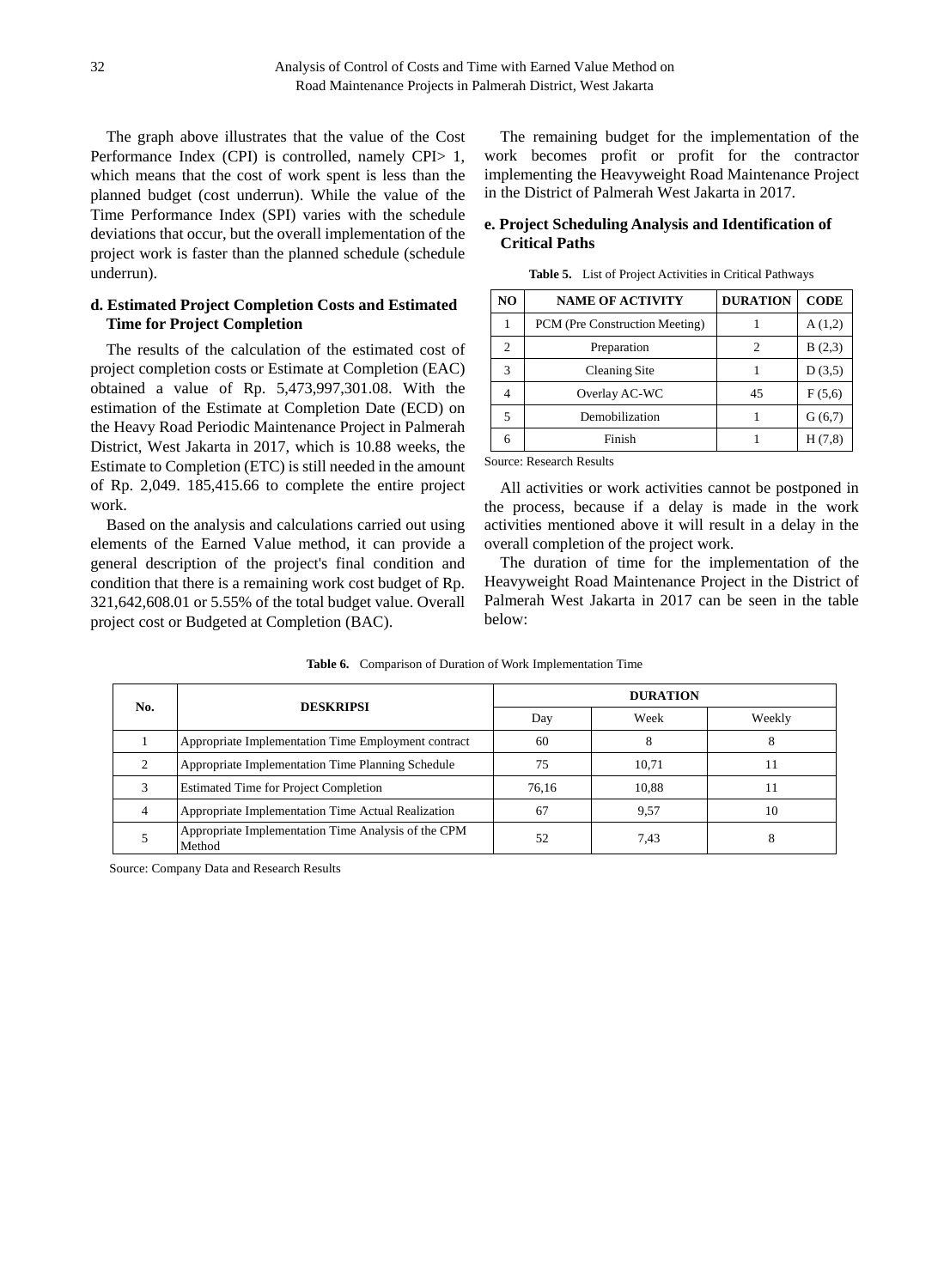Based on table 6 above can be seen the difference in duration of planned work execution time when compared to the implementation time according to realization there is an acceleration of 8 (eight days). Likewise, the results of the time scheduling calculation are performed using the CPM method (Critical Path Method) to increase efficiency and save 15 (fifteen) days when compared to the implementation time according to the realization to complete the entire project work.

## **f. Comparative Analysis of BCWS, BCWP, and ACWP**

Comparison of scheduled work budgets (BCWS), implemented work budgets (BCWP), and actual work realization costs (ACWP) can be displayed graphically as shown below:



Source: Company Data and Research Results

**Figure 2.** Graph Analysis of BCWS, BCWP, and ACWP

Based on the graph in Figure 2 it can be seen the relationship of BCWS, BCWP, and ACWP. The relationship between the three graphs can be explained as follows:

#### a. Comparison of BCWS and BCWP charts

From the graph, it can be seen that the BCWP chart line is more often under BCWS and then meets at the end point. This can indicate that a lot of the planned work can be completed with less cost (cost underrun) but in the planning schedule (time schedule) there are still delays in some periods so it must accumulate and must be pursued in the next time period even though the overall implementation of the work quite efficient and faster than the planned schedule (schedule underrun).

## b. Comparison of BCWS and ACWP charts

In the graph above shows that the ACWP chart line is below the BCWS graph, which means that the cumulative

value of the actual costs incurred is controlled and less than the planned cost (cost underrun).

c. Comparison of BCWP and ACWP charts

The ACWP chart is slightly below the BCWP graph, which means the cumulative value of actual costs is less than the cost that should have been incurred. In this case the project is shown with a positive value (+) and will benefit the contractor.

# **5. Conclusions**

Based on the results of data processing by conducting analysis and calculation as a whole, the discussion of research on Road Maintenance Project in the District of Palmerah West Jakarta in 2017 has been able to provide some conclusions in the effort to apply the analysis of Earned Value method as one of the monitoring functions and control of the project. The general conclusions referred to include the following:

- 1. Cost Performance Index (CPI) The results of research on the cost performance index have concluded, namely:
	- (1) Value of the Cost Performance Index based on analysis and calculation on the duration of the 8th week work (eight) of  $CPI = 1.06$  and cumulatively at 4.24. This shows that in the implementation of the Heavyweight Road Maintenance Project in the District of Palmerah West Jakarta in 2017, the contractor gets the results of a cost variance that is of good value. The results of the analysis of the cost performance index also shows the CPI value> 1, which means that the contractor's expenditure costs are smaller than the planned cost budget (cost underrun). The actual cost savings of the implementation of work or Actual Cost can reduce the deviations that may occur in the field.
	- (2) The results of the calculation of the estimated value of project completion costs or Estimate at Completion (EAC) are Rp. 5,473,997,301.08. With an estimated completion time of the project or Estimate at Completion Date (ECD) of 10, 88 weeks or 11 weekly periods, the Estimate to Completion (ETC) costs Rp 2,049,185,415.66 will be required to complete the entire work package project.
	- (3) Analysis and calculations carried out using elements of the Earned Value method can provide a general description of the project's final condition and condition that there is a remaining work cost budget of Rp. 321,642,608.01 or 5.55% of the total value of the overall project cost budget or Budgeted at Completion (BAC). The remaining budget for the implementation of the work becomes a profit or profit for the contractor implementing the